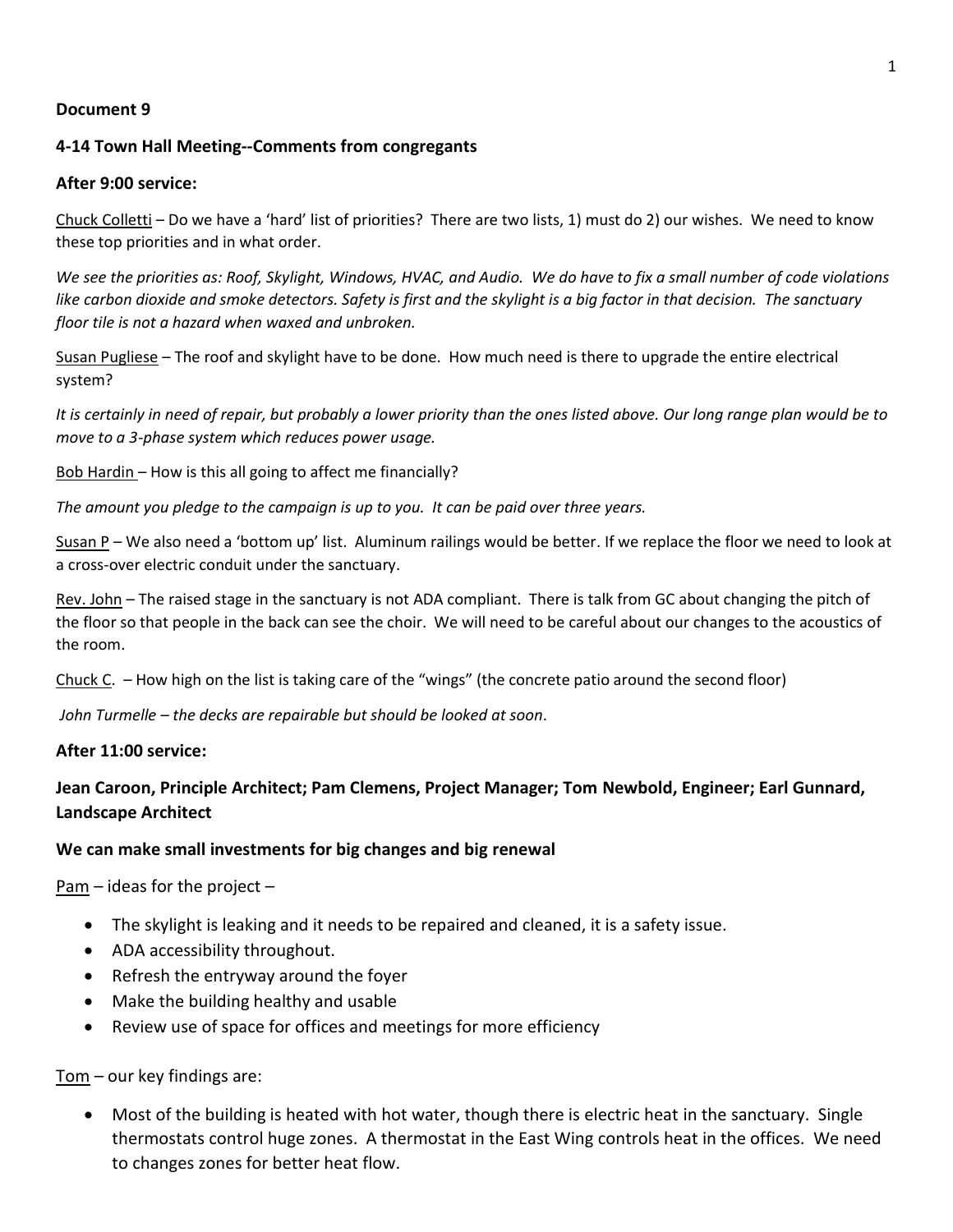- The electrical system is original to the building -it has old style insulation and is undersized for an air conditioning system.
- Upgrade the fire alarm system

Earl –

- Many functional improvements are needed to give sustainable solutions to site drainage and reconnecting landscape to the building.
- The parking lot should be re-paved and re-graded to pitch away from the building. Consider rain gardens or other green solutions. It should be brought up to code
- The soggy lawn is relatively inexpensive to clean up. Piping is most likely trapping water now.
- Future visions are for front entrance revisions, making steps more handicap accessible. Celebrate this area more.
- Capture and move the water running off the decks
- Clean up overgrown trees and undergrowth

Steve Grathwohl – comment was made about signage – we're sorry that your exact question was not captured. Please speak with someone from the CCPT.

Sudha Sankar - My concern is about safety and comfort.

*Jean – bullet proof glass is heavy and expensive and what most people don't know is that though it stops the first bullet, it doesn't stop the second one. These issues will be addressed in our planning sessions: the safety of moving through this site, egress and evacuation*.

Doug Davidoff – Our wetlands used to be developed as an amphitheater with railroad ties. We need more useful outdoor space. Bring back the sensation of fresh air under this roof.

Nancy McKeever – look at usage of meeting house as well. What exactly are we voting on?

*To start a Capital Campaign for building improvements*

Ravi Sankar – We need to use our space more effectively for rentals and community usage. For revenue.

*Jean – Partners for Sacred Spaces provides information about how faith based buildings work better for the community*.

Martha Constable – What can we do to make the parking lot more permeable and reduce impact on our wetlands?

*GC – There are lots of products available, with pros and cons to each. For example, pervious asphalt requires*  lots of maintenance in terms of constant vacuuming, and would restrict the use of salt and sand in the winter. *We would look at a combination of options. Green solutions such as swales and green gardens for proper water run-off will be considered. We want to keep in touch with nature.*

Alan Brewster - We need to be spending more time thinking about energy efficiency. Current costs, and long term savings.

*GC – We create matrices that look at options and energy returns, (ex – 5-8 types of glass). We will weigh possible solutions against a number of other criteria for the project and present options. Aesthetics is part of*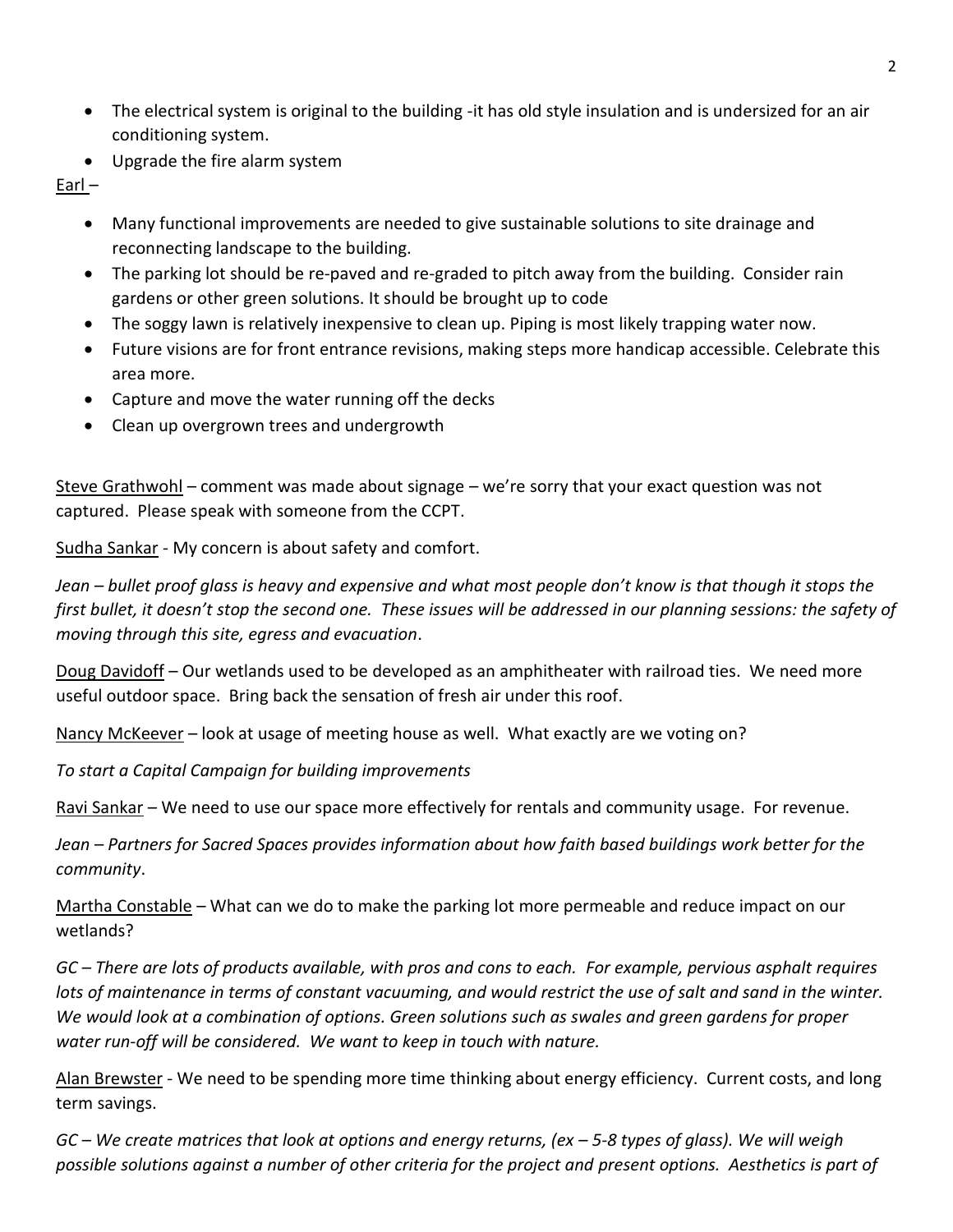*our evaluation. We want to work towards a green grid, and use a whole life assessment about carbon impact and reuse to keep from releasing more carbon as well as saving carbon. Our concrete deck has a huge carbon impact.*

Alan B. (cont.) We should consider borrowing money on top of the Capital Campaign to be able to be more energy efficient.

*We will look at additional funding options later in the campaign*

Jenna McPartland – Are we going to do work on the Meeting House?

*John Turmelle – It is outside the scope of this campaign, but its usage will be considered as part of the whole evaluation.*

Bob Simms – Consider new technologies for energy efficiency. What are the issues related to wetlands and installing geo-thermal? Is our tree cover an issue with the efficiencies of new materials?

*GC – This is a challenging site. The sun angle needs to be available all day long and we would need to clear the site to gain this. Geo-Thermal is a closed loop system with no visible impact – we would need to be very careful of its location not to have an impact on the wetlands. We can give the names of groups who will give money to install energy efficient solutions.*

Scott Singer – My biggest concern is only doing half the job. Will GC help us understand the impact of only going part way? Long term financing should be considered to complete the job. Our membership isn't big enough to do this.

*GC – We can look at rebates from utilities and approach energy efficient groups for help*

Kristi Hardin - Worried about code issues. Installing the lift became such a problem because we didn't know about these. (*Kristi – I'm not sure we have your question accurately. Please talk with us about your concerns.)*

*John Turmelle – the design team will help us through the code issues.* 

Bob Hardin – How much money will it cost to make these improvements? How much will it cost each of us?

*There were multiple voices in response to this question. The points that were made are:*

*We should start fundraising now, nothing is off the table for raising money. We just need to get started. We should borrow money to pay for everything that needs to be done A loan would mean we are responsible for payments for many years. The Capital Campaign is just 3 years.*

Elena Rockman-Blake – I'm on the Stewardship Committee. We don't have enough money pledged yet for next year's operating budget. Making a commitment to a loan on top of another year of just trying to cover our expenses could be a major problem. I don't want us to have to make serious cuts because we got in over our heads.

Scott Singer – This has been a problem for many years, and we haven't been able to fund maintenance of the building. We are on the verge of doing this again. We should separate the funding of building maintenance from the operating expenses. Some fixed amount from each member would go to a building fund. Operating expenses would be treated differently.